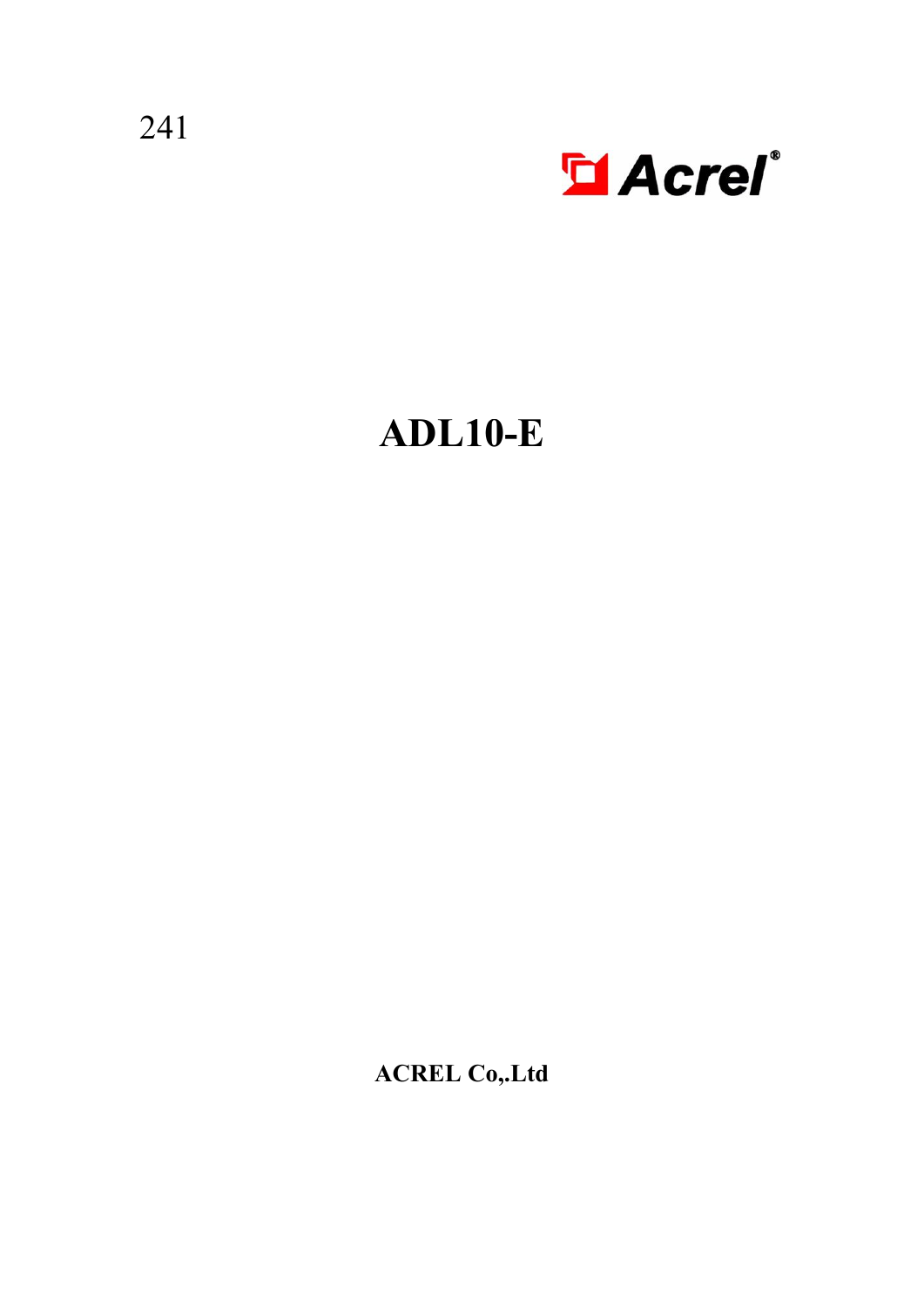# 申明 Declare

版权所有,未经本公司之书面许可,此手册中任何段落、章节内 容均不得摘抄、拷贝或以任何形式复制、传播,否则一切后果由违者 自负。

本公司保留一切法律权利。

The copyright is the property of Acrel. Any information in any paragraph or section cannot be extracted, copied or otherwise reproduced or propagated. Otherwise offenders shall take all consequences.

All rights are reserved.

本公司保留对本手册所描述之产品规格进行修改的权利,恕不另 行通知。订货前,请垂询当地代理商以获悉本产品的最新规格。

Acrel reserves the right to modify the product specifications herein without notification. Please consult the local agent about the latest specifications before placing a purchase order.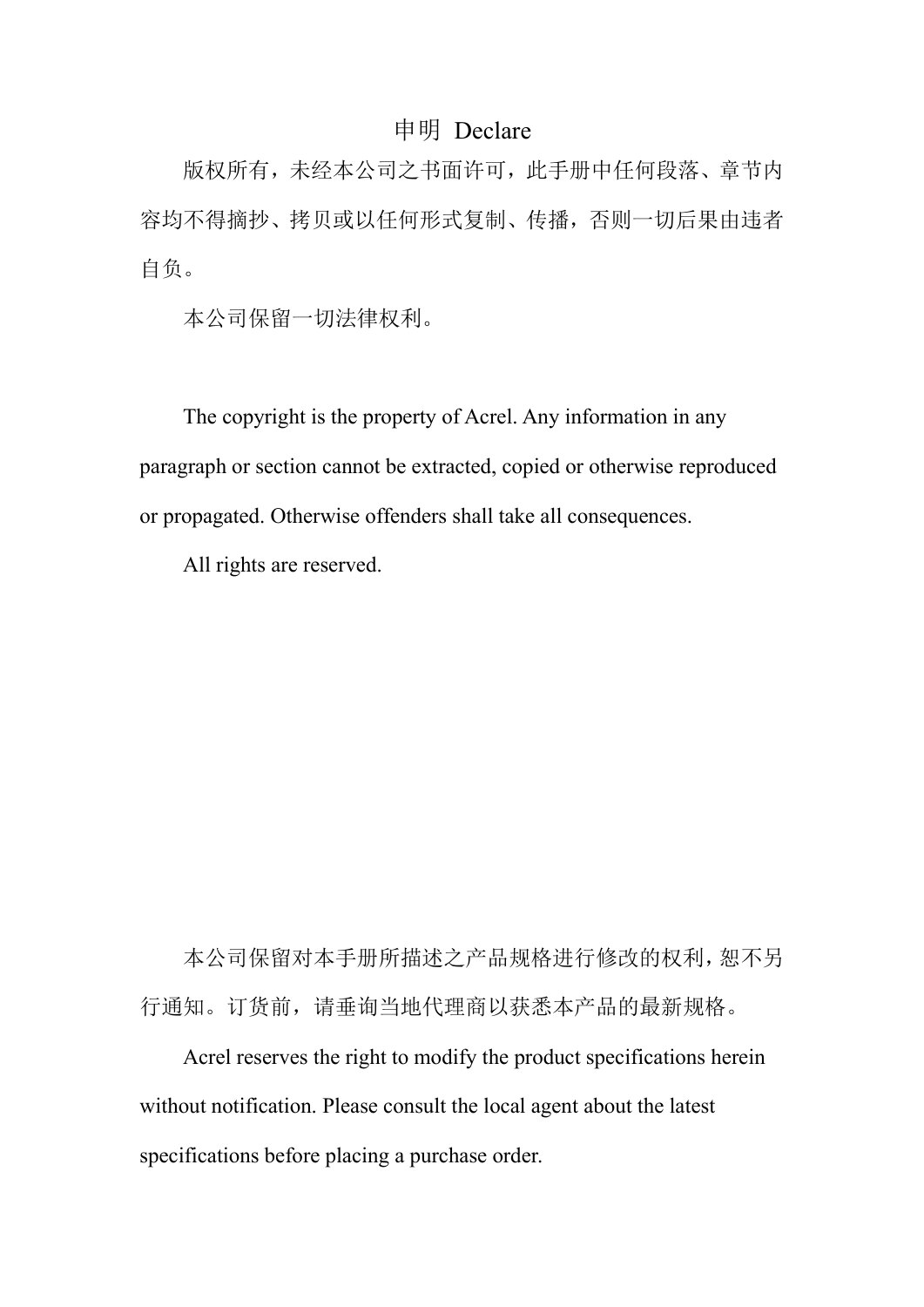# 目录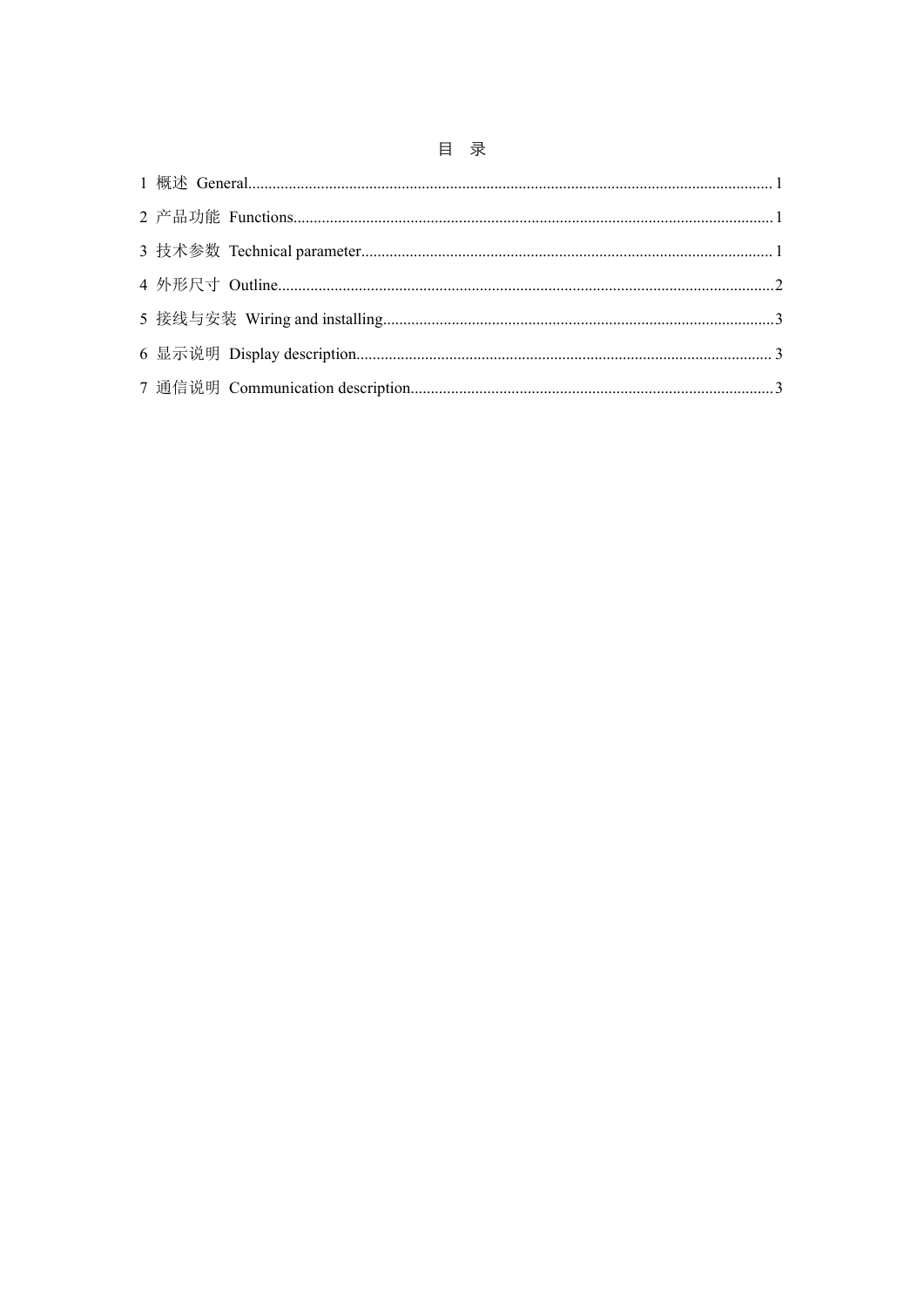#### <span id="page-3-0"></span>1 概述 General

ADL10-E 单相电子式电能表是安科瑞电气集多年的电表设计经验,所推出的一代微型 电能表。集测量、计量、LCD 显示、通信于一体,其可靠性高具有高稳定性、低功耗、掉 电数据保存等优点。性能指标符合国标 IEC62053-21、IEC62053-22 对电能表的各项技术要 求。

ADL10-E single phase electric energy meter is a new generation energy meter designed by Acrel Co,.Ltd with many years' experience in designing electricity meters. Measurement, statistic, communication and LCD display functions are installed in the power meter. This power meter has advantages ofhigh stability, low power consumption and data saving after blackout etc. All meters meet the related technical requirements of electronic power meter in the IEC62053-21、 IEC62053-22 standards.

| . <i>. .</i>          |                                                 |          |
|-----------------------|-------------------------------------------------|----------|
| 功能                    | 功能说明                                            | 功能配置     |
| Function              | Function description                            | Function |
|                       |                                                 | provide  |
| 电能计量                  | 单相有功电能计量(正、反向计量)                                |          |
| Measurement of kWh    | Single-phase active kWh (positive and negative) |          |
| 电量测量                  | U、I、P、Q、S、PF、F测量                                |          |
| Measurement of        | Voltage, Current, Active power, Reactive power, |          |
| electrical parameters | Apparent power, Power factor and Frequency      |          |
| $LCDE$ 示              | 8 位段式 LCD 显示                                    |          |
| <b>LCD</b> Display    | 8 bits section LCD display                      |          |
| 通讯                    | RS485 接口, MODBUS-RTU                            | $\Box C$ |
| Communication         | Communication interface: RS485, Communication   |          |
|                       | protocol: MODBUS-RTU                            |          |

# <span id="page-3-1"></span>2 产品功能 Functions

<span id="page-3-2"></span>(■:标配;□:可选 ■: means standard; □: means optional)

#### 3 技术参数 Technical parameter

#### 3.1 电气特性 Electric performance

|               | 参比电压                | AC220V |
|---------------|---------------------|--------|
|               | Reference voltage   |        |
| 电压输入          | 参比频率                | 50Hz   |
| Input voltage | Reference frequency |        |
|               | 功耗                  | <10VA  |
|               | Power consumption   |        |
| 电流输入          | 基本电流                | 10A    |
| Input current | Basic current       |        |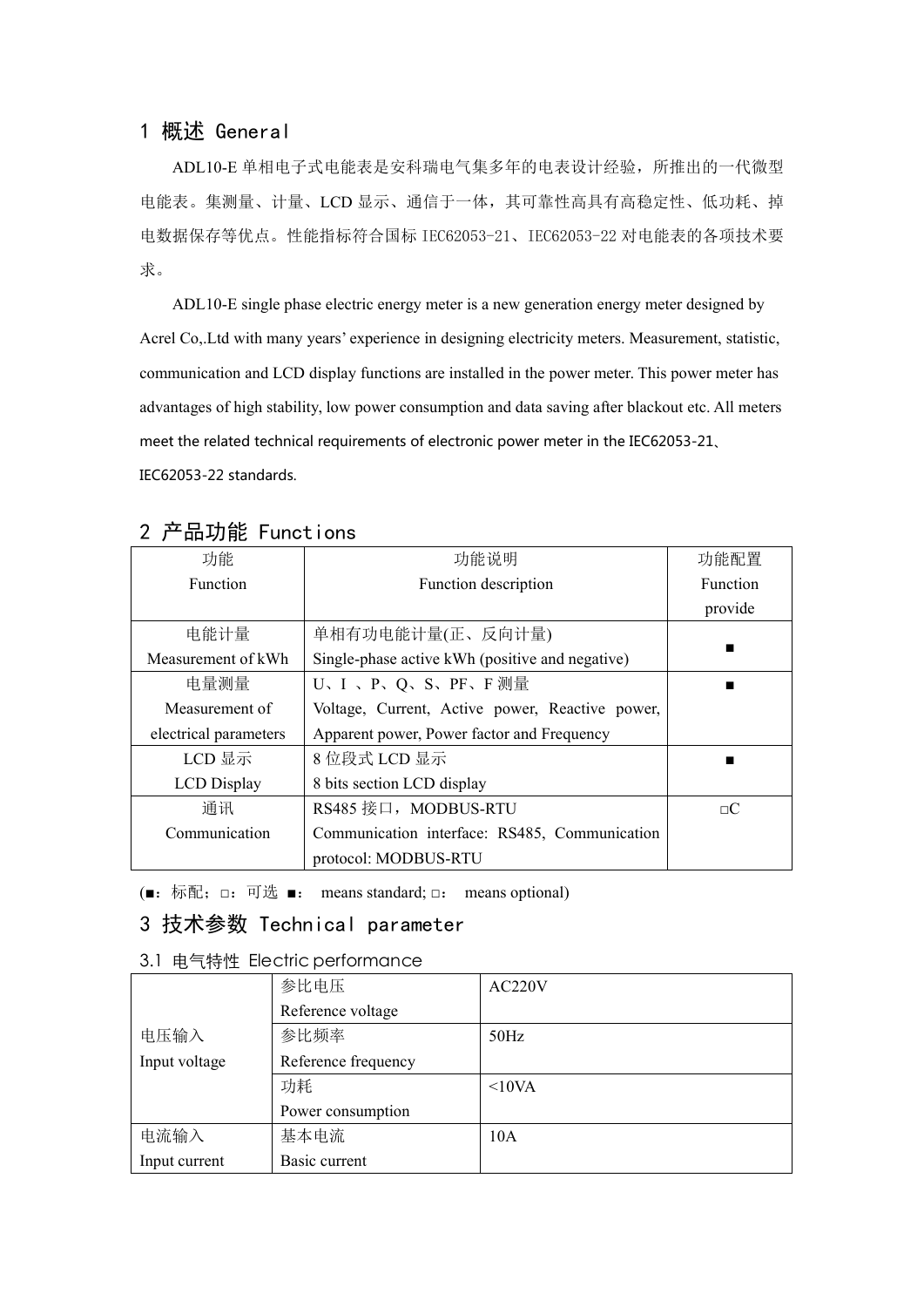|               | 最大电流                  | 60A                              |
|---------------|-----------------------|----------------------------------|
|               | Maximum current       |                                  |
|               | 起动电流                  | $0.004$ Ib                       |
|               | Starting current      |                                  |
|               | 功耗                    | <4VA (最大电流) (Maximum current)    |
|               | Consumption           |                                  |
| 测量性能          | 测量精度                  | 1级                               |
| Measurement   | Accuracy of measuring | 1 Class                          |
| performance   | 测量范围                  | 000000.00~999999.99kWh           |
|               | Range of measuring    |                                  |
|               | 接口                    | $RS485(A+, B-)$                  |
|               | Interface             |                                  |
| 通信            | 介质                    | 屏蔽双绞线                            |
| Communication | Connection mode       | Shielded twisted pair conductors |
|               | 协议                    | MODBUS-RTU、DL/T645-07            |
|               | Protocol              |                                  |

## 3.2 机械特性 Mechanical performance

| 外形尺寸(长×宽×高)                                     | $18$ mm×96 mm×70mm |
|-------------------------------------------------|--------------------|
| Outline (Length $\times$ Width $\times$ Height) |                    |

#### 3.3 环境条件 Work environment

| 温度范围                 | 工作温度                | $-25^{\circ}\text{C} \sim 55^{\circ}\text{C}$ |
|----------------------|---------------------|-----------------------------------------------|
| Range of temperature | Working temperature |                                               |
|                      | 存储温度                | $-40^{\circ}C - 70^{\circ}C$                  |
|                      | Storing temperature |                                               |
| 相对湿度                 |                     | ≤95% (无凝露) (No condensation)                  |
| Relative humidity    |                     |                                               |
| 海拔 Altitude          |                     | $<$ 2000m                                     |

# <span id="page-4-0"></span>4 外形尺寸 Dimension drawings

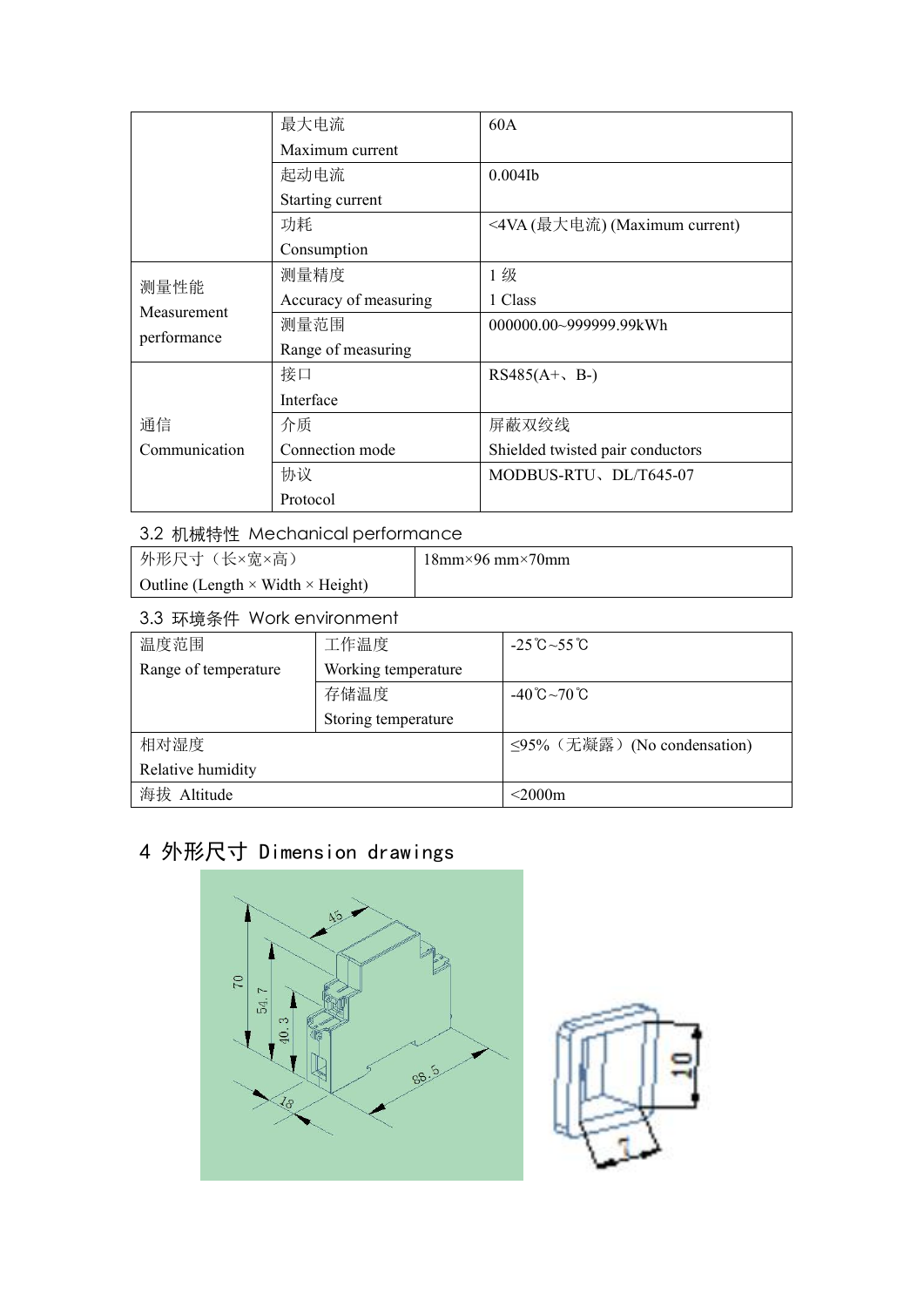注:接线力矩不应大于 4.0N·m。

# <span id="page-5-0"></span>5 接线与安装 Wiring and installing

5.1 接线图 Wiring diagram



#### 5.2 安装注意事项 Installing notices

ADL10 单相电子式电能表采用直接接入方式,接线时应注意进线和出线方向,并请务 必拧紧,避免因接触不良而引起电能表工作不正常。

ADL10 single phase electric meter used the direct connecting method. Please pay attention to the direction of input and output while wiring and screw tightly (torque less than 12Nm) prevent the meter from the abnormal work.

#### <span id="page-5-1"></span>6 显示说明 Display description

上电后显示总电能,轮流显示电压电流功率等信息。以下为显示示例:

The meter shows total energy first while turning on and then shows voltage, current and power, etc. in turn. The example shows as following:



# <span id="page-5-2"></span>7 通信说明 Communication description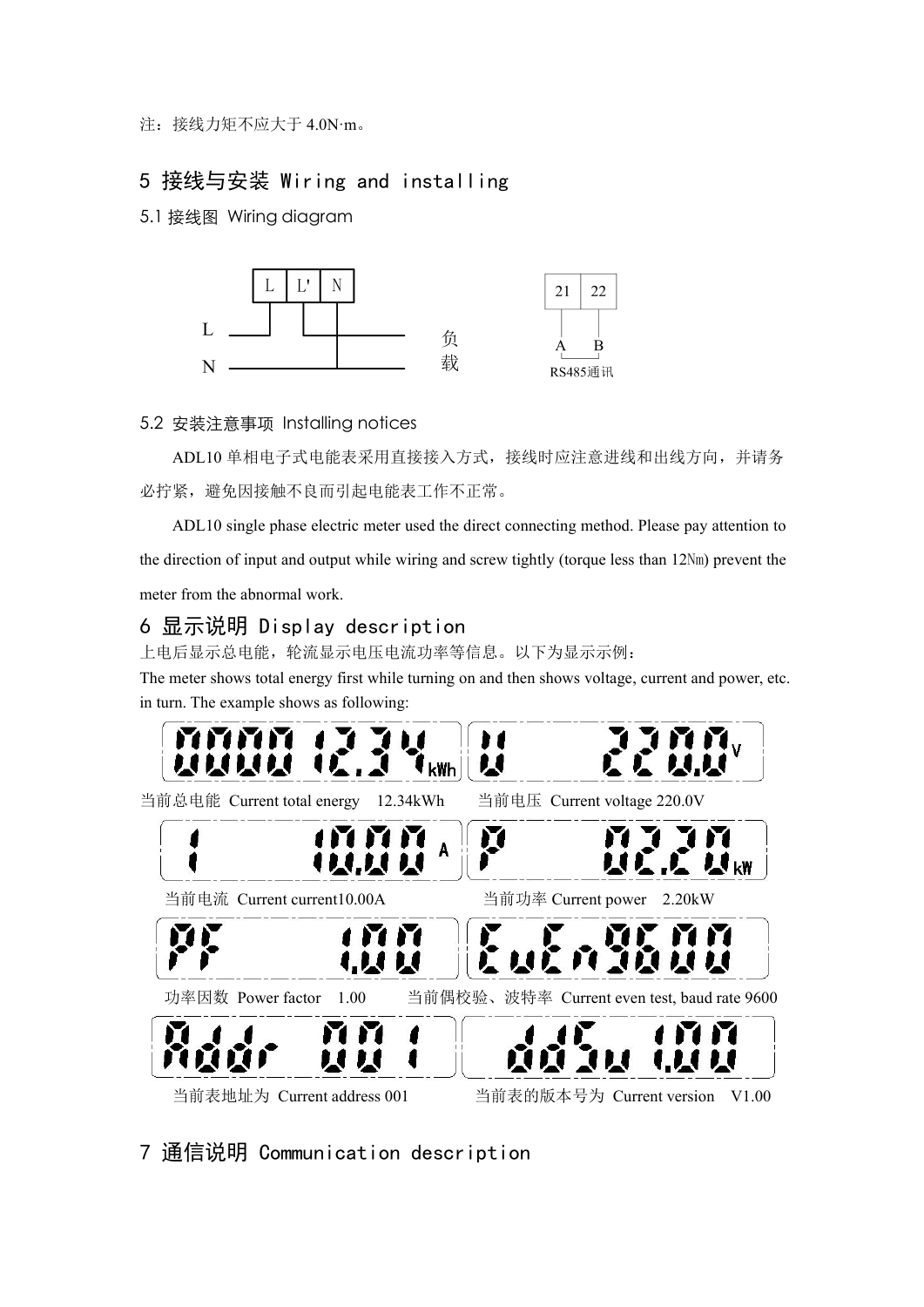### 7.1 通信协议 Communication protocol

本电能表采用 MODBUS-RTU 协议和 DL/T645-2007 规约。具体协议格式请参照相关协 议标准, 此处不再赘述。

The meters adapt Modbus and DL/T645 protocol. Please refer to the relevant standards for more information.

|  | 7.2 MODBUS 通信地址表 Communication address table |  |
|--|----------------------------------------------|--|
|--|----------------------------------------------|--|

| 数据地址             | 数据名称                      | 长度             | 属性          | 备注             |  |  |
|------------------|---------------------------|----------------|-------------|----------------|--|--|
| Address          | Variable                  | Length         | R/W         | <b>Notes</b>   |  |  |
| $0000\mathrm{H}$ | 有功总电能                     | $\overline{4}$ | $\mathbf R$ | 单位 unit:       |  |  |
| 0001H            | Current total electricity |                |             | $0.01$ kWh     |  |  |
| 0002H            | 保留                        |                |             |                |  |  |
| $\cdots$         | Reserved                  |                |             |                |  |  |
| 000AH            |                           |                |             |                |  |  |
| 000BH            | 电压 Voltage                | $\overline{2}$ | $\mathbf R$ | 单位 unit: 0.1V  |  |  |
| $000\mathrm{CH}$ | 电流 Current                | $\overline{2}$ | ${\bf R}$   | 单位 unit: 0.01A |  |  |
| 000DH            | 有功功率                      | $\overline{c}$ | ${\bf R}$   | 单位 unit:       |  |  |
|                  | Active power              |                |             | $0.001$ kw     |  |  |
| 000EH            | 无功功率                      | $\overline{2}$ | $\mathbf R$ | 单位 unit:       |  |  |
|                  | Reactive power            |                |             | $0.001$ kvar   |  |  |
| $000FH$          | 视在功率                      | $\overline{2}$ | ${\bf R}$   | 单位 unit:       |  |  |
|                  | Apparent power            |                |             | 0.001kVA       |  |  |
| 0010H            | 功率因数                      | $\overline{2}$ | ${\bf R}$   | 单位 unit: 0.001 |  |  |
|                  | Power factor              |                |             |                |  |  |
| 0011H            | 频率                        | $\overline{c}$ | ${\bf R}$   | 单位 unit:       |  |  |
|                  | Frequency                 |                |             | $0.01$ Hz      |  |  |
| 0012H            | 保留                        |                |             |                |  |  |
| $\ldots$         | Reserved                  |                |             |                |  |  |
| 0014H            |                           |                |             |                |  |  |
| 0015H(高          | 地址                        | $\mathbf{1}$   | R/W         | $1 - 247$      |  |  |
| 位)               | Address                   |                |             |                |  |  |
|                  |                           |                |             | 00: 9600       |  |  |
| 0015H(低          | 波特率                       | $\mathbf{1}$   | R/W         | 01: 4800       |  |  |
| 位)               | Communication baud rate   |                |             | 02: 2400       |  |  |
|                  |                           |                |             | 03:1200        |  |  |
| 0016H            | 保留                        |                |             |                |  |  |
| $\cdots$         | Reserved                  |                |             |                |  |  |
| 0047H            |                           |                |             |                |  |  |
| 0048H            | 校验方式                      | $\overline{2}$ | R/W         | 02: 偶校验 even   |  |  |
|                  | Method of testing         |                |             | 00:无校验 none    |  |  |
| 0049H            | 表号                        | 6              | R/W         |                |  |  |
|                  | Device ID                 |                |             |                |  |  |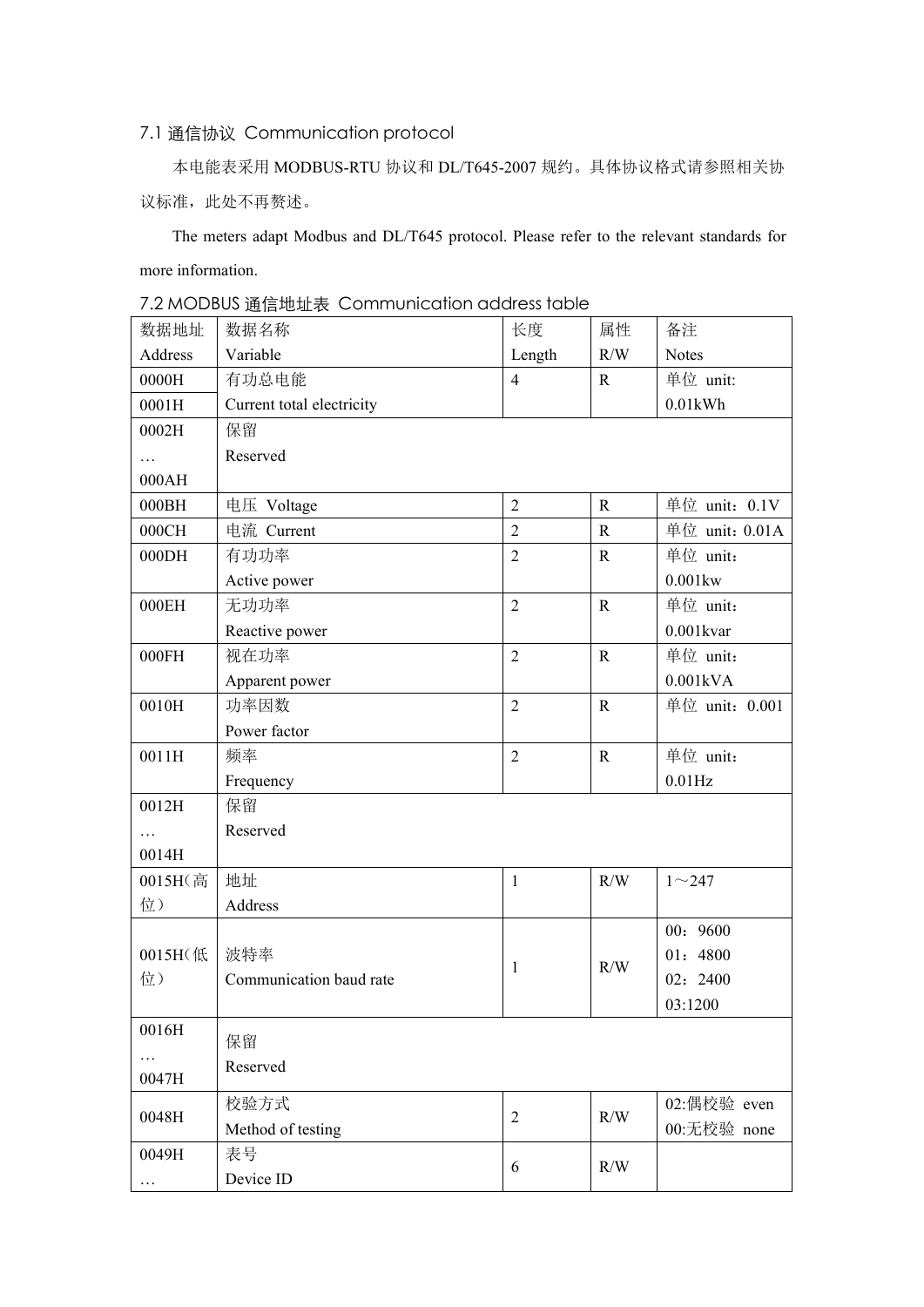| 004BH    |                                    |                |             |             |
|----------|------------------------------------|----------------|-------------|-------------|
| 004CH    | 正向无功电能                             |                | $\mathbf R$ | 单位 unit:    |
| 004DH    | Forward reactive electric energy   | $\overline{4}$ |             | $0.01$ kWh  |
| 004EH    | 反向无功电能                             |                | $\mathbf R$ | 单位 unit:    |
| 004FH    | Reversing reactive electric energy | $\overline{4}$ |             | $0.01$ kWh  |
| 0050H    | 保留                                 |                |             |             |
| $\cdots$ |                                    |                |             |             |
| 0067H    | Reserved                           |                |             |             |
| 0068H    | 正向有功电能                             |                |             | 单位: 0.01kWh |
| 0069H    | Forward active electric energy     | $\overline{4}$ | $\mathbf R$ |             |
| 006AH    | 保留                                 |                |             |             |
| $\cdots$ |                                    |                |             |             |
| 0071H    | Reserved                           |                |             |             |
| 0072H    | 反向有功电能                             | $\overline{4}$ | $\mathbf R$ | 单位: 0.01kWh |
| 0073H    | Reversing active electric energy   |                |             |             |

总部:安科瑞电气股份有限公司 地址:上海市嘉定区育绿路 253 号 201801 传真:(86)021-69158303 服务热线: 800-820-6632 Headquarter: Acrel Co., Ltd. Addr: No. 253 Yulv Road, Jiading District, Shanghai (PC: 201801) Tel:(86) 21-59104850 59104851 Fax:(86) 21-59104852 Http://www.acrel.cn E-mail: ACREL001@vip.163.com

生产基地:江苏安科瑞电器制造有限公司 地址:江阴市南闸街道东盟路 5 号 214405 Production Base: Jiangsu Acrel Appliance Manufacture Co., Ltd Addr: No.5 Dongmeng Road Dongmeng Industrial Park Nanzha town Jiangyin (PC: 214405) Tel:(86) 0510-86179966 86179967 86179968 Fax:(86) 0510-86179975 86179970